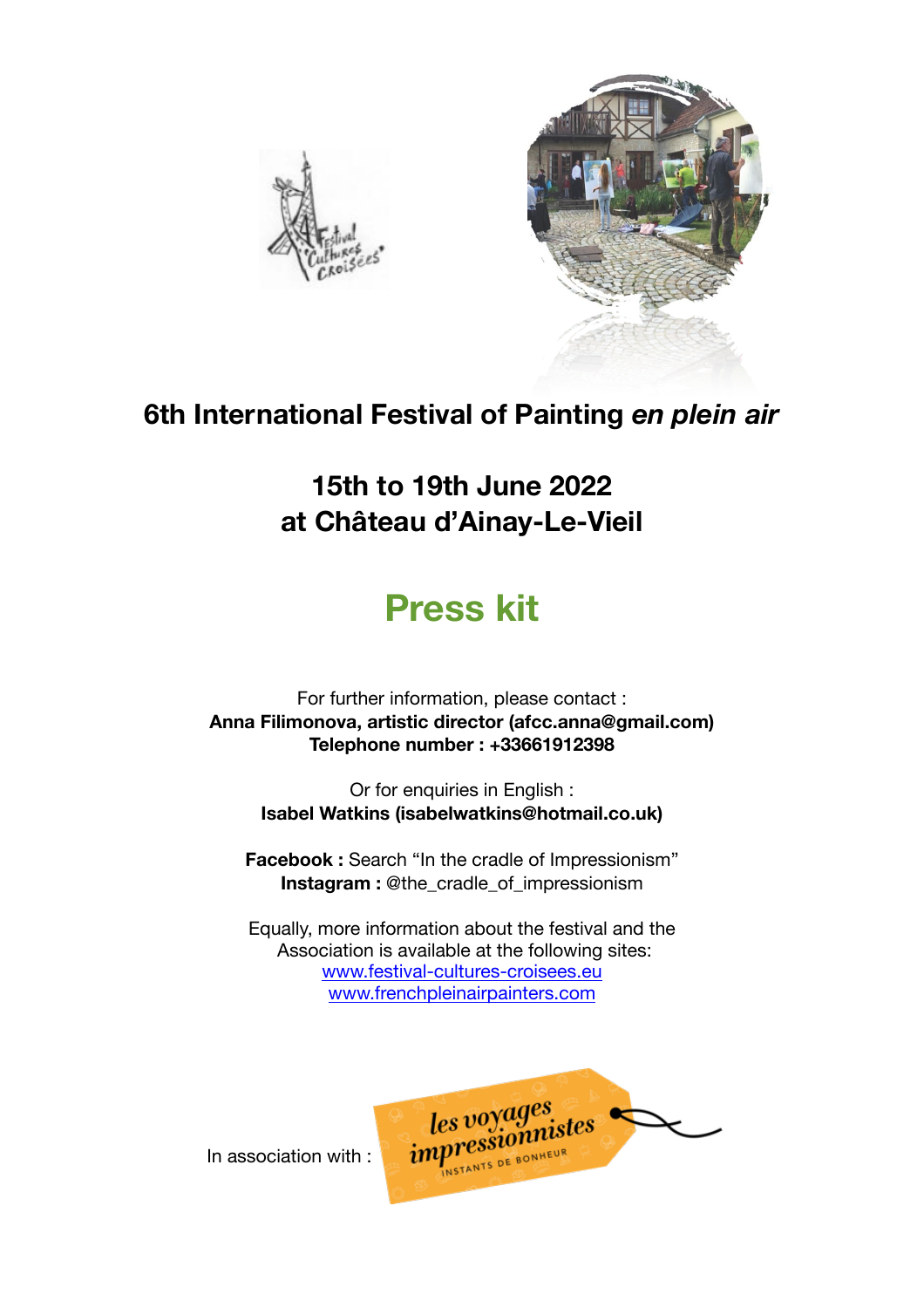# $\frac{1}{2002}$

## 6<sup>ème</sup> festival peinture de en n anr

z admirer les artistes en résidence



www.chateau-ainaylevieil.fr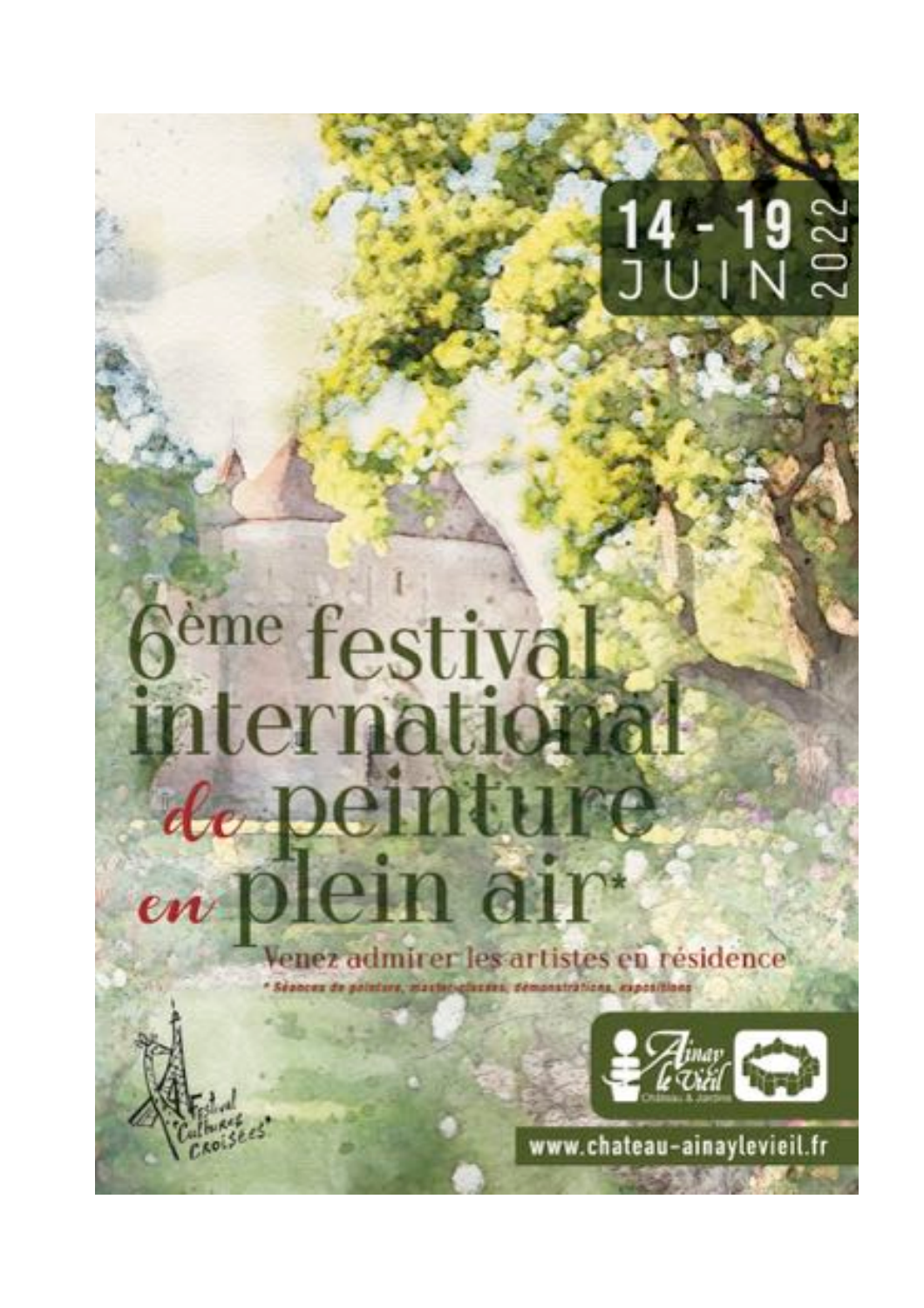#### **What is the International Festival of Painting** *en plein air***?**

The International Festival of Painting *en plein air* is organised every year by the *Association Festival Cultures Croisées*, a non-for profit organisation that seeks to encourage interaction and cultural exchange within the international art community.

The "*plein air*" element of the festival stipulates that the artists who participate in this event create their works outside, *in situ* within the landscape that represents their subject. This method of painting takes its inspiration from impressionists such as Monet, Gauguin and Pissarro, all painters renowned for their ability to capture natural light and colour.

#### **A unique concept**

The festival offers a unique opportunity for exchange between artists from different countries and cultures, between professionals and amateurs and between these artists and the public. For a reasonable enrolment fee, artists of all backgrounds are invited to participate in the festival. For five days, artists will be able to set up in the park or gardens and paint their surroundings in the tradition of *plein air* painting. Nominated artists will create paintings in the formats 80x80cm, 60x80cm and 40x80cm. During the creation of these works, artists are interviewed, and commit to communicating and presenting their process to the public, who are welcome to observe this process in the grounds of the chateau. Master classes, portraits of the public, demonstrations, exchanges and other activities will punctuate the week. The culmination of this artistic production is the exhibition of the the works created onsite in the Museum of Popular Art and Traditions. Masterclasses and workshops with professional artists, free demonstration sessions, exchanges and other activities will punctuate this festival.

#### **The key characteristics of the festival are as follows :**

- A unique event of recognised artistic value
- An organisation supported by a team of recognised professionals
- An event characterised by the transmission of communal and cooperative values
- An emphasis on the international aspect of the festival, recognised by UNESCO and associated with several prestigious impressionist organisations
- An event that benefits from committed and recurrent support from our historical partners, public and private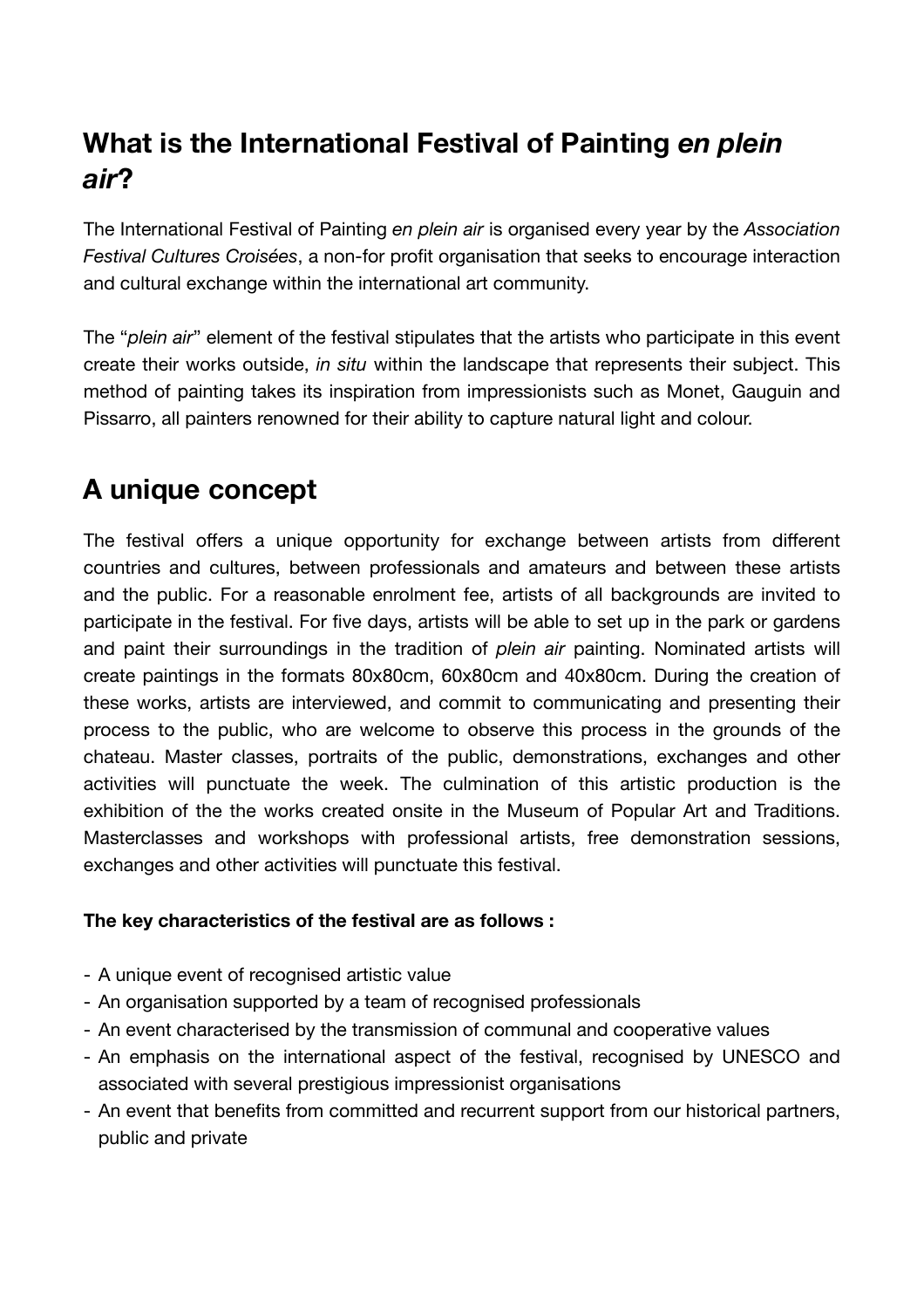#### **When and where does the festival take place?**

The festival is nomadic in nature, taking place at a different location every year over 3 to 5 consecutive days (from the arrival of the artists on Tuesday or Wednesday to the closure of the festival on Sunday evening). Our aim is to reach a large portion of the public and to allow the artists to enjoy the numerous visits and meetings proposed over the course of their stay. The date and place of the festival are released in the autumn, the year before each edition takes place.

The festival has gone from strength to strength since its first edition in 2017, and we are happy to present to you the 6th edition of our festival which will take place from the 14th to the 19th June 2022. The Festival has traditionally taken place in Normandy, taking its inspiration from the Impressionists who originally fell in love with this inexhaustible source of inspiration, its natural setting and the beauty of its landscapes and sky. However, the landscape of France offers many rich and diverse possibilities for *plein air* painting, and for this reason, we have chosen the Loire Valley as the location for the 6th edition of our festival.

#### **The 2022 edition**

The 6th edition of the Festival will take place in the Loire Valley, more specifically in the exceptional surroundings of the Château d'Ainay-le-Vieil, a 13th century fortified castle with towers, a moat, guardrooms, and covered walkway. The castle has passed between the generations, remaining in the same family since its purchase in 1467 by the ancestors of the current owners. The Château d'Ainay-le-Vieil seeks to be to be a place of exchange and learning which encourages the promotion of heritage and culture. We are delighted to be able to hold our festival in a location that shares these important values.





**Current owners of the Château, above, Marie-Sol de La Tour D'Auvergne, and below, Arielle et Hervé Borne**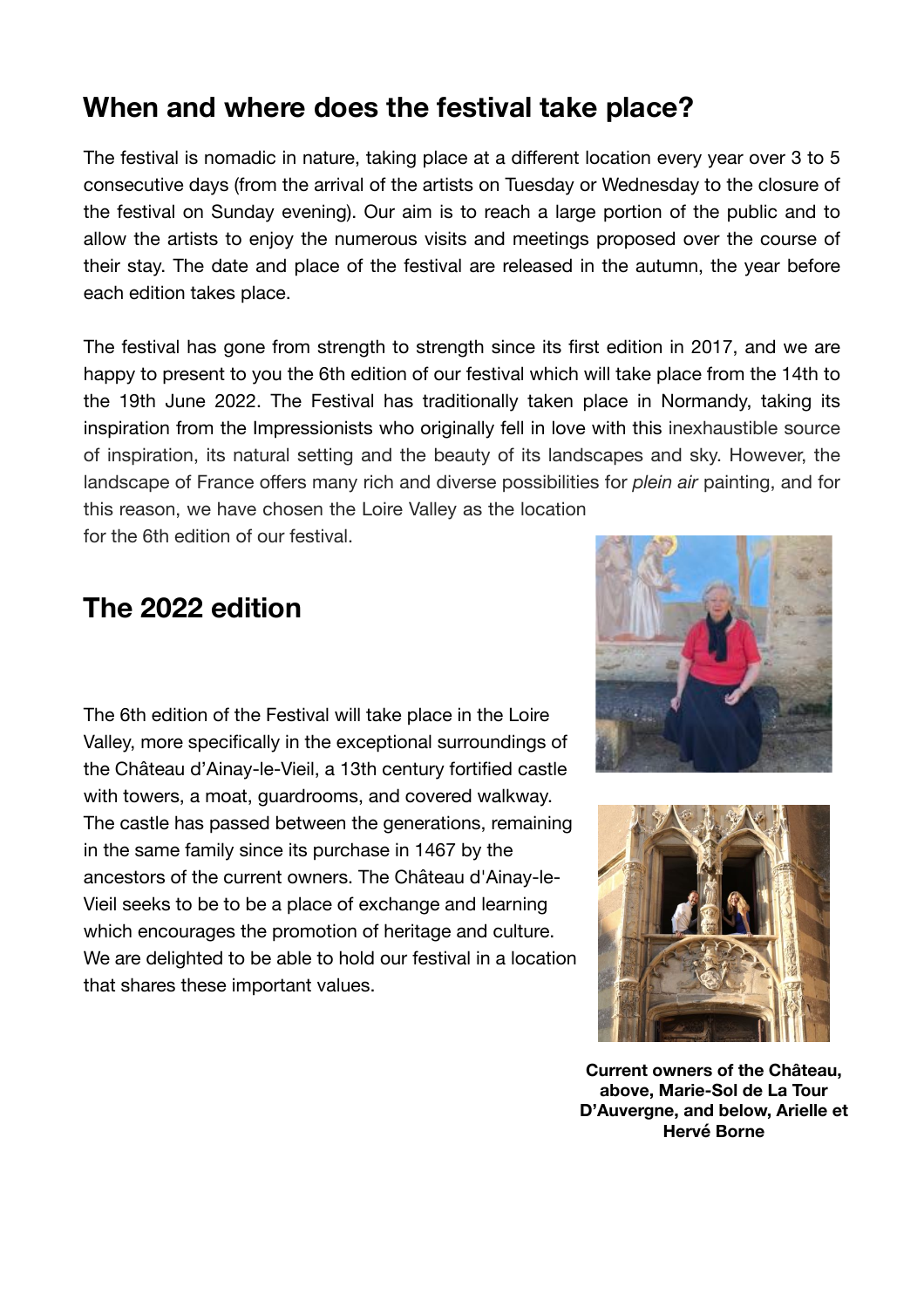In the courtyard there remain two dwellings, one from the 13th century, and another residence dating from the end of the 15th century, which combines flamboyant Gothic and Renaissance styles. The castle is particularly renowned for its Renaissance gardens, which will provide a source of inspiration and reflection for participants and visitors to the festival alike.



In the landscaped park with its century-old trees surrounding the castle, the gardens offer a stunning contrast between the long perspectives on the water of the Renaissance canals and the enclosed gardens (Hortus conclusus) of the Carthusian monasteries. They also offer an insight into the art of gardening. The rose garden boasts two Renaissance pavilions, while the Carré en l'Île is decorated with palisaded hornbeams and five chartreuses (open air rooms overlooking the canals and united by a series of canals), each with its own themed garden.

One of the other unique characteristics of the Chateau is the omnipresence of water throughout the grounds. Its practical and defensive purposes are reflected by the castle's moat, in the mill and in the wash house, where a system of weirs ensure its continued utility. These more utilitarian uses are tempered by the decorative beauty of this same water as it flows through the gardens thanks to a judicious network of canals.



The magic of these surroundings offers contemporary artists the same interaction between painter and landscape sought by the masters of impressionist painting. The International Festival of Painting *en plein air* seeks to preserve and encourage this spirit each summer, and we are delighted to do so this year at the Château d'Ainay-le-Vieil.

**For more information about the château, visit : <https://chateau-ainaylevieil.fr>**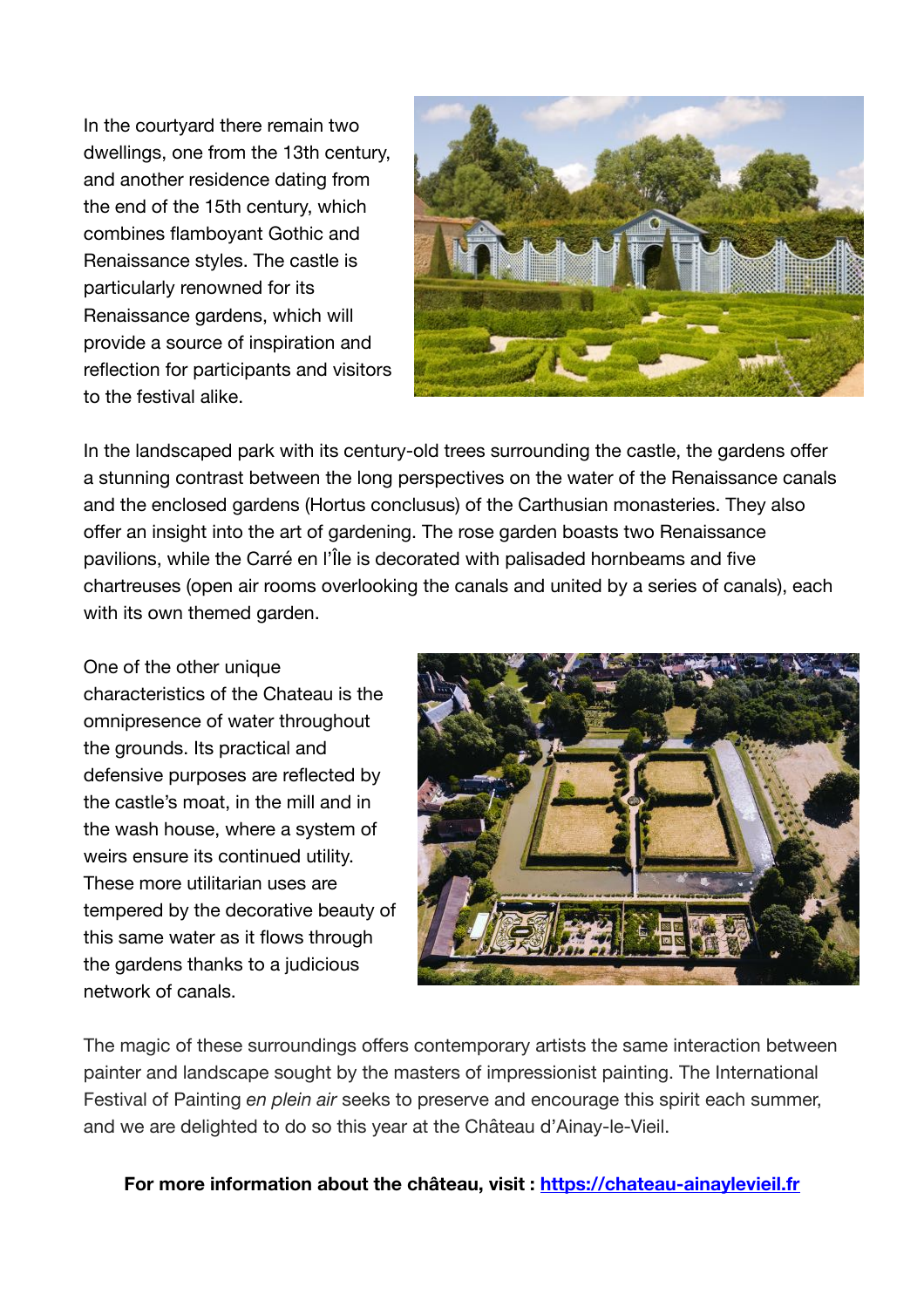#### **Artist focus : Guest of honour 2022**

At each edition of the festival we invite a guest of honour, and this year is no exception. It is with great delight that we announce this year's guest of honour, Ukrainian artist Andrii Kovalyk.

Andrii dedicated his time to making replicas of ancient images and icons, before deciding to follow his lifelong dream of combining travel and painting. He began to practise watercolours and the *plein air* method, a pursuit that has led him to travel through various countries such as India, Italy, Georgia, Turkey and Greece. Andrii usually travels by bike which allows him the opportunity to explore these countries independently, but is now looking to focus on larger formats, which has prompted him to undertake the project of creating his own portable studio. He says



**"I want to paint on bigger canvases and travel to further places. I want to see and paint the most picturesque places, landscapes and cities on our beautiful and inspiring planet."** 

A member of the Bukovinian Watercolour Association since 2020, Andrii has participated in numerous group exhibitions in many countries, winning several awards at watercolour exhibitions and festivals. Andrii will be giving demonstrations and talks throughout the festival. This a fantastic opportunity for artists and visitors alike to learn from his experiences of plein air painting, and we are very excited to welcome him to the 6th edition this year!

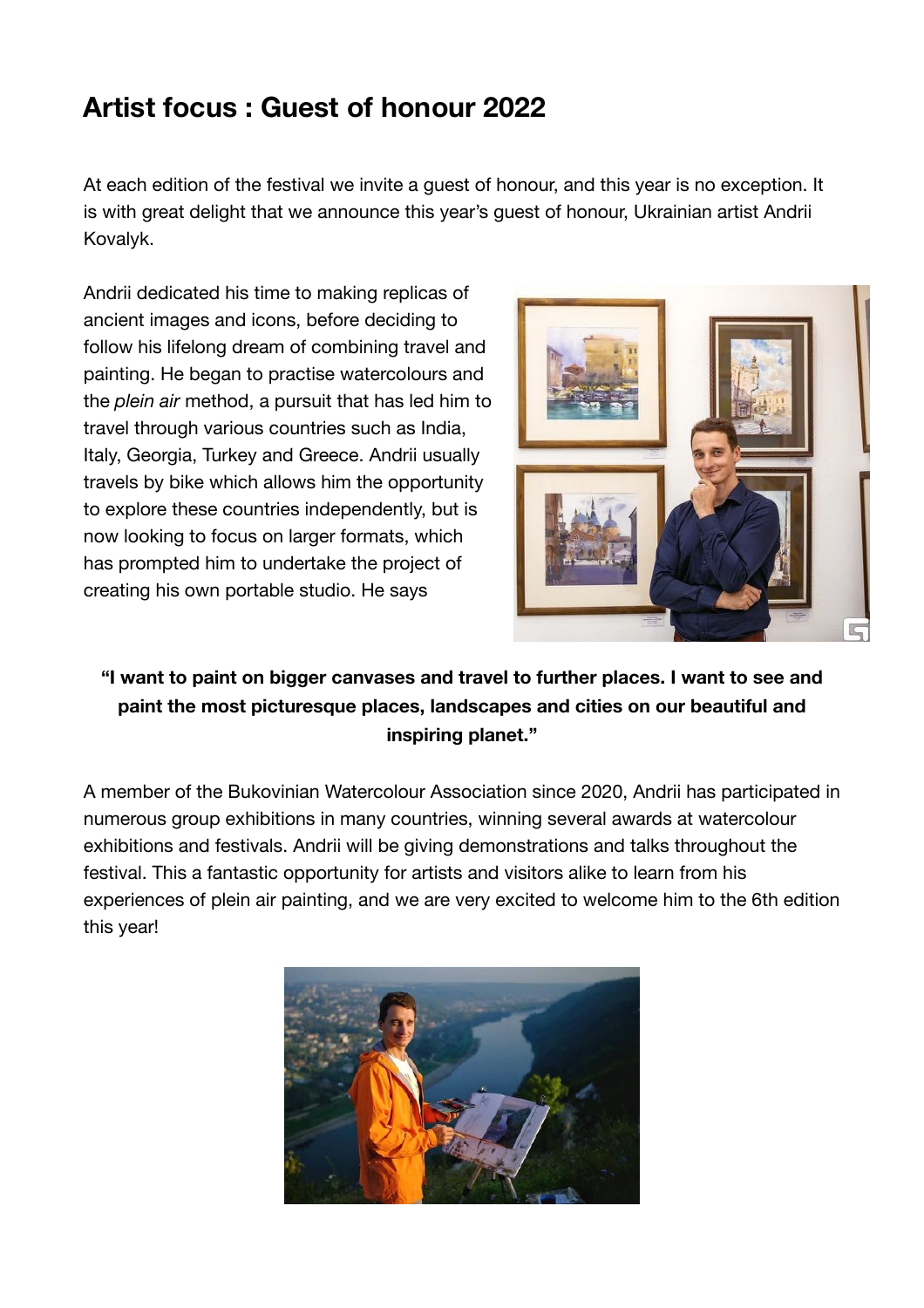#### **The Festival programme**

**Tuesday 14th June** : 2pm onwards - arrival of residential artists and their companions

**Wednesday 15th June :** Guided visit for resident artists, Welcome Party given by the owners of the Château

**Thursday 16th June :** 10am onwards - arrival of all participating artists (including nonresidents), badges, welcome gifts and canvases adhering to the prescribed formats will be given to nominees

**Friday 17th June :** Painting in the gardens, exhibition at the Museum of Arts and Popular **Traditions** 

**Saturday 18th June :** Painting in the gardens, exhibition at the Museum of Arts and Popular Traditions, Gala dinner at 8pm

**Sunday 19th June :** All day - portraits of the public created on demand by the artists onsite, 2pm - demonstration by guest of honour Andrii Kovalyk, exhibition at the Museum of Arts and Popular Traditions

The welcome and information point will be open every day from 10am to 6pm. New participants are invited to register online or on-site each day.

**Participants will receive welcome gifts and materials from our valued partners :** 







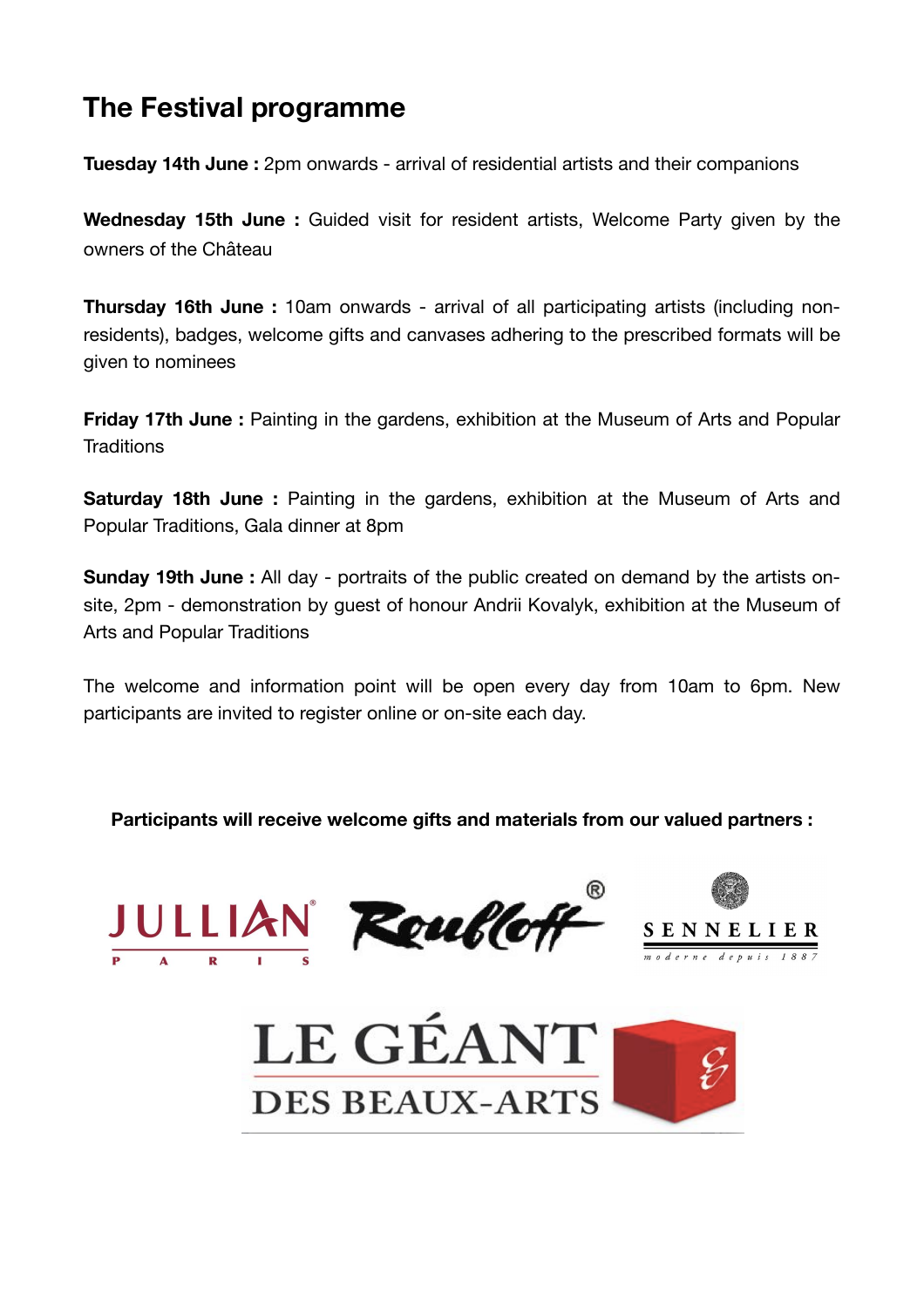#### **Gallery**



**Organisation of the final exhibition from the 2017 edition**



**The Association Festival Cultures Croisées organises events throughout the year to valorise the art of plein air painting**



**Artists will be provided with material from our partners to assist them in their** *plein air* **creations**



**Images from the first edition of the festival**

#### **About the Association "Festival Cultures Croisées"**

The Association "Festival Cultures Croisées" was created in 2000 by Anna Filimonova-Masson, who continues to run the organisation today. The International Festival of Painting *en plein air* has known great success these past six years as the result of Ms Filimonova-Masson's organisation, and the support of the association, its volunteers, and the municipalities and regions that have hosted the events.

**Anna Filimonova** is a world-renowned artist. She is described by the contemporary art magazine "L'Univers des Arts" as "striving to translate not only the place, but also, and perhaps above all, the atmosphere that reigns there and that has seduced her. This is why she feels the imperative need to paint